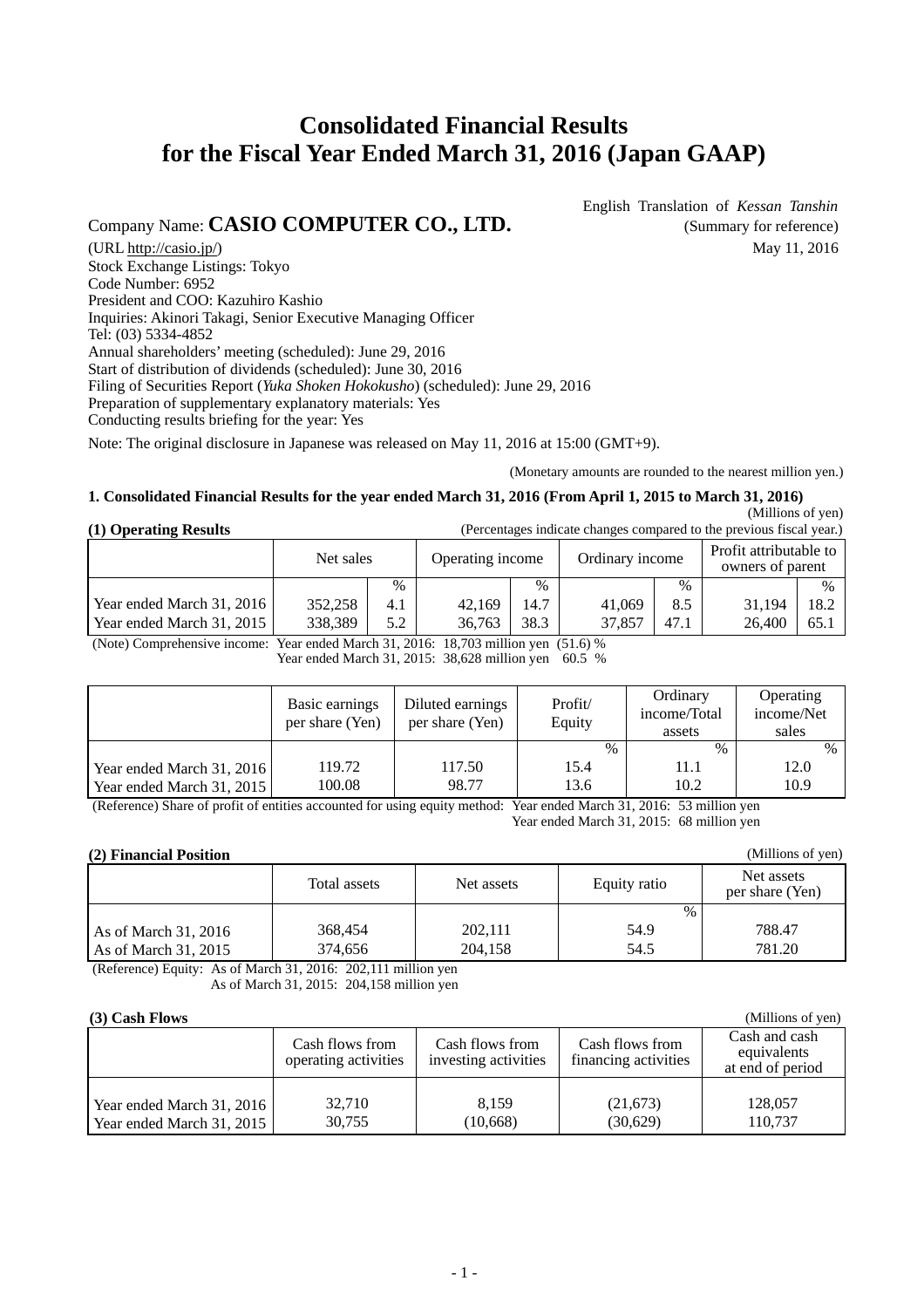#### **2. Dividends**

|                                          | Dividends per share (Yen) |                 |                |             |       | Total<br>dividends           | Payout ratio   | Dividends/                   |
|------------------------------------------|---------------------------|-----------------|----------------|-------------|-------|------------------------------|----------------|------------------------------|
|                                          | June<br>30                | September<br>30 | December<br>31 | March<br>31 | Total | payment<br>(Millions of yen) | (Consolidated) | Net assets<br>(Consolidated) |
|                                          |                           |                 |                |             |       |                              | $\%$           | $\%$                         |
| Year ended March 31, 2015                | -                         | 12.50           | -              | 22.50       | 35.00 | 9,145                        | 35.0           | 4.8                          |
| Year ended March 31, 2016                | -                         | 17.50           | -              | 22.50       | 40.00 | 10,341                       | 33.4           | 5.1                          |
| Year ending March 31, 2017<br>(Forecast) | -                         | 20.00           | -              | 20.00       | 40.00 |                              | 31.1           |                              |

#### **3. Consolidated Results Forecasts for Fiscal 2017 (From April 1, 2016 to March 31, 2017)**

(Millions of yen)

(Percentages indicate changes compared to the corresponding periods of the previous fiscal year.)

|                                  | Net sales          |            |                  | Operating income |                  | Ordinary income             |                  | Profit attributable to<br>owners of parent |                 |
|----------------------------------|--------------------|------------|------------------|------------------|------------------|-----------------------------|------------------|--------------------------------------------|-----------------|
|                                  |                    | $\%$       |                  | $\%$             |                  | $\%$                        |                  | $\%$                                       | Yen             |
| <b>First Half</b><br>Fiscal 2017 | 175.000<br>370,000 | 0.6<br>5.0 | 22,500<br>48,000 | 4.0<br>13.8      | 22,000<br>46,000 | ാ<br>$\overline{1}$<br>12.0 | 15,500<br>33,000 | 0.6<br>5.8                                 | 60.47<br>128.74 |
|                                  |                    |            |                  |                  |                  |                             |                  |                                            |                 |

#### **Notes**

(1) Changes in significant subsidiaries (Changes in scope of consolidation): No

Newly included: -

Excluded: -

(2) Changes in accounting policies, changes in accounting estimates and retrospective restatements

(a) Changes in accounting policies due to revision of accounting standards: Yes

- (b) Changes in accounting policies other than (a) above: No
- (c) Changes in accounting estimates: No
- (d) Retrospective restatements: No

#### (3) Number of shares outstanding (common shares)

- (a) Number of shares outstanding (including treasury shares): As of March 31, 2016: 269,020,914 shares As of March 31, 2015: 269,020,914 shares (b) Number of treasury shares: As of March 31, 2016: 12,688,923 shares As of March 31, 2015: 7,681,689 shares (c) Average number of shares outstanding
- Year ended March 31, 2016: 260, 266, 288 shares Year ended March 31, 2015: 263,784,394 shares

#### Statement on the Implementation Status of Audit Procedures

This report of consolidated financial results is outside the scope of audit procedures based on Japan's Financial Instruments and Exchange Law. At the time of publication of this report, the company has not yet completed the audit procedures of the consolidated financial statements based on the Financial Instruments and Exchange Law.

#### Proper Use of Business Results Forecasts and Other Notes (Caution Concerning Forward-looking Statements)

- 1. The forward-looking statements contained in these materials, including business results forecasts, are based on information currently available to the company and on certain assumptions deemed to be reasonable, and are not intended to be construed as assurance that they will be accomplished in the future. Actual business results may differ substantially due to a number of factors. Please refer to (1) Analysis of Operating Results included in 1. Analysis of Operating Results and Financial Position on page 4 for the conditions that form the assumptions for business results and cautions concerning the use of business results forecasts.
- 2. The supplementary explanatory materials for the financial results are published on the company's official website on May 11, 2016.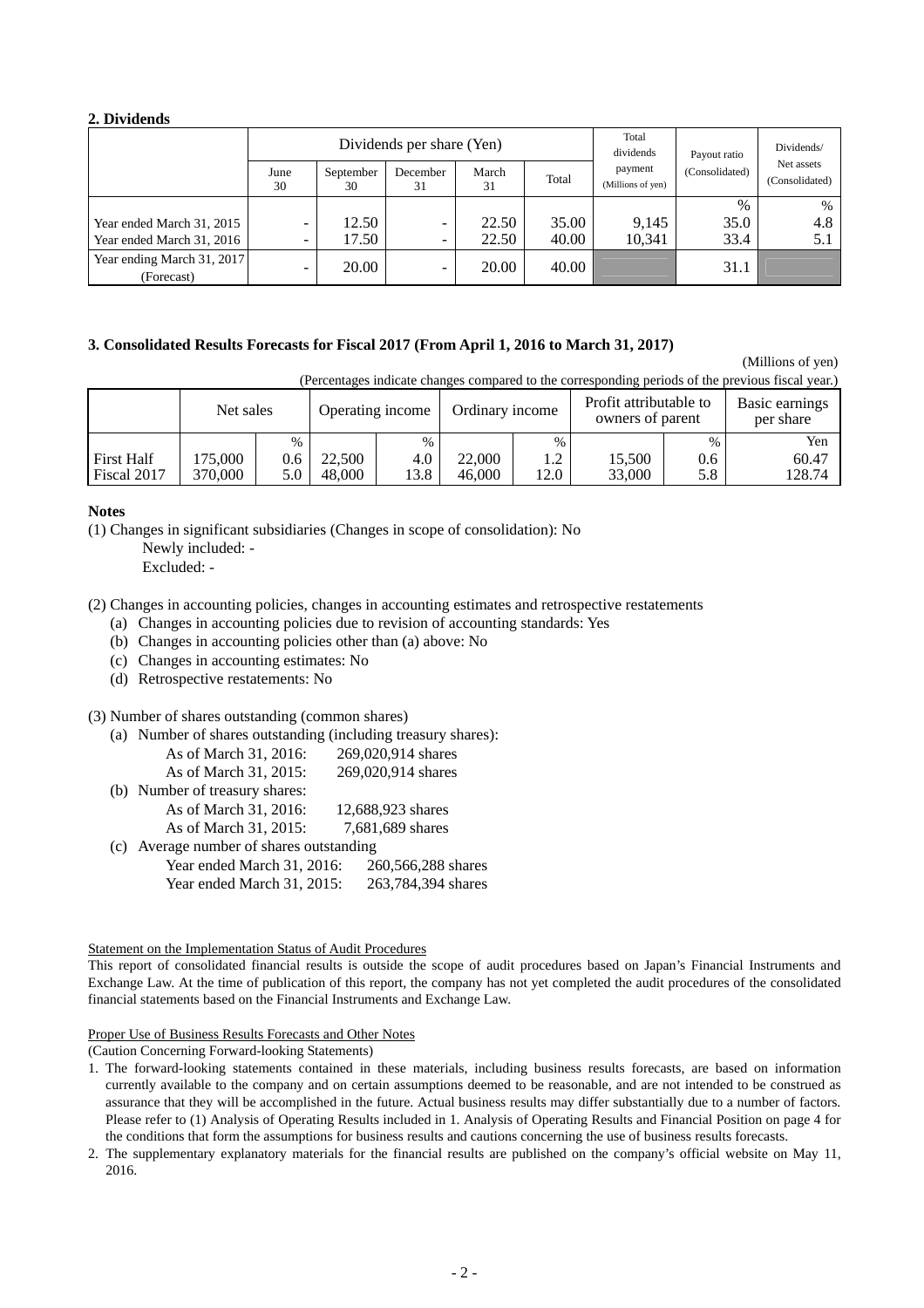## **ATTACHED MATERIALS**

| 1. |     | Analysis of Operating Results and Financial Position <b>Election</b> 2016 12:00 Analysis of Operating Results and Financial Position 2016 12:00 Analysis of Operating Results and Financial Position 2016 12:00 Analysis 2016  |  |
|----|-----|--------------------------------------------------------------------------------------------------------------------------------------------------------------------------------------------------------------------------------|--|
|    | (1) | Analysis of Operating Results <b>Example 2018</b> 4                                                                                                                                                                            |  |
|    | (2) | Analysis of Financial Position <b>Exercise Analysis</b> 5                                                                                                                                                                      |  |
|    | (3) | Basic Policy on Allocation of Profit and Dividends for Fiscal 2016 and 2017 <b>Called Act 2016</b> and 2017                                                                                                                    |  |
|    | (4) | Business Risks 55000 States and the set of the set of the set of the set of the set of the set of the set of the set of the set of the set of the set of the set of the set of the set of the set of the set of the set of the |  |
| 2. |     |                                                                                                                                                                                                                                |  |
| 3. |     | Management Policy 2014. The contract of the contract of the contract of the contract of the contract of the contract of the contract of the contract of the contract of the contract of the contract of the contract of the co |  |
|    | (1) |                                                                                                                                                                                                                                |  |
|    | (2) |                                                                                                                                                                                                                                |  |
| 4. |     | Basic Concept on Selection of Accounting Standard <b>Example 2018</b> 8                                                                                                                                                        |  |
| 5. |     | Consolidated Financial Statements <b>Exercise Statements</b> 9                                                                                                                                                                 |  |
|    | (1) | Consolidated Balance Sheets 2000 and 2000 and 2000 and 2000 and 2000 and 2000 and 2000 and 2000 and 2000 and 2000 and 2000 and 2000 and 2000 and 2000 and 2000 and 2000 and 2000 and 2000 and 2000 and 2000 and 2000 and 2000  |  |
|    | (2) |                                                                                                                                                                                                                                |  |
|    |     |                                                                                                                                                                                                                                |  |
|    |     |                                                                                                                                                                                                                                |  |
|    | (3) |                                                                                                                                                                                                                                |  |
|    | (4) |                                                                                                                                                                                                                                |  |
|    | (5) | Notes to Consolidated Financial Statements 2000 and 2000 and 2000 and 2000 and 2000 and 2000 and 2000 and 2000 and 2000 and 2000 and 2000 and 2000 and 2000 and 2000 and 2000 and 2000 and 2000 and 2000 and 2000 and 2000 and |  |
|    |     | Notes on Premise of Going Concern <u>Communications</u> and the set of Going Concern 2016                                                                                                                                      |  |
|    |     | Segment Information 2016                                                                                                                                                                                                       |  |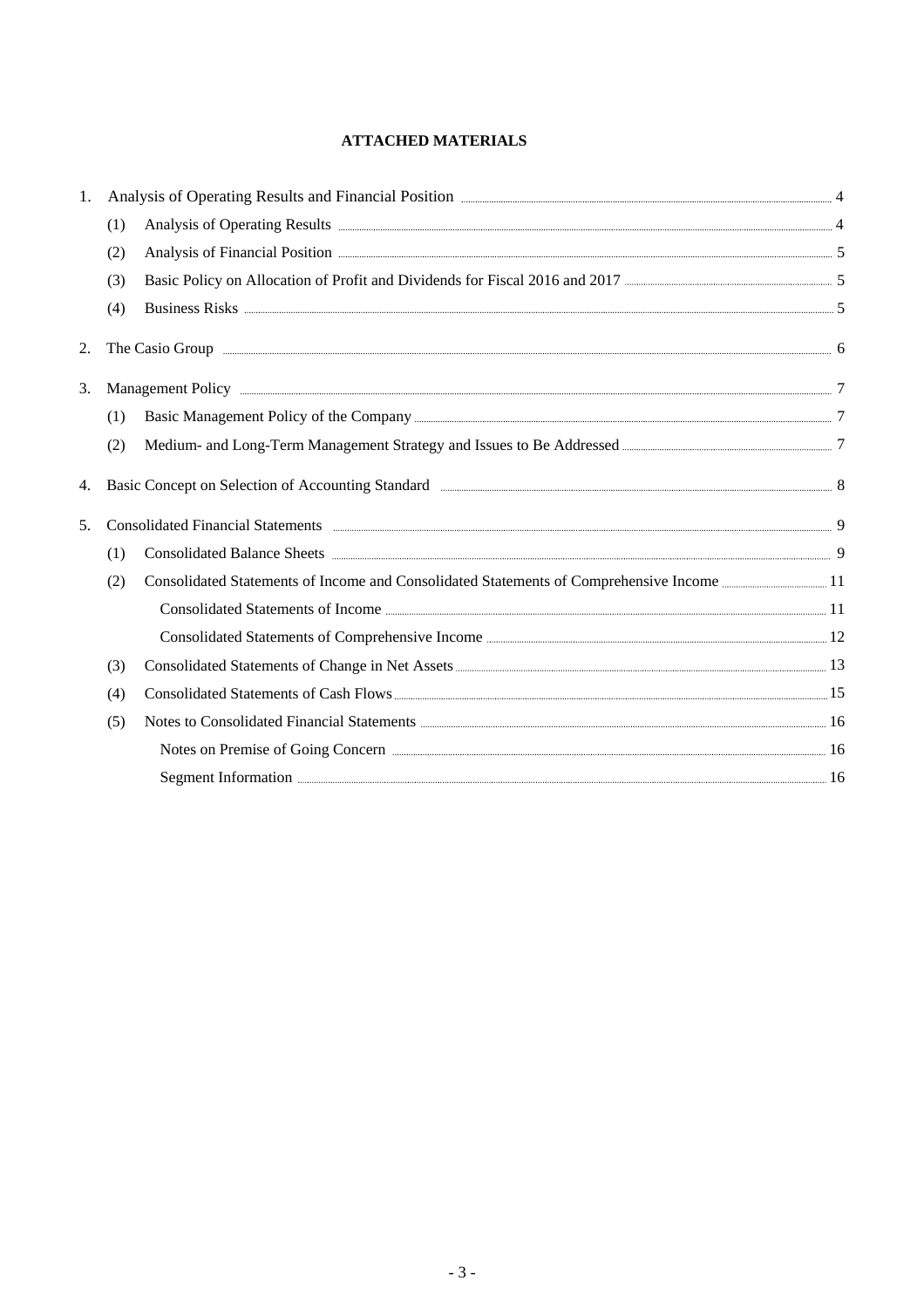## **1. Analysis of Operating Results and Financial Position**

## **(1) Analysis of Operating Results**

## **Operating Results for Fiscal 2016**

In fiscal 2016, uncertainty remained over the future outlook both in Japan and overseas due to the increasing risk of a downturn in the global economy as a result of a slowdown in emerging countries, sharp currency fluctuations, and a drop in resource prices, although the US economy remained robust.

In this situation, consolidated net sales for fiscal 2016 rose 4.1% year-on-year to ¥352.2 billion. By segment, sales stood at ¥300.9 billion in the Consumer segment, ¥42.6 billion in the System Equipment segment and ¥8.6 billion in the Others segment.

In the timepiece business, sales of the high-end G-SHOCK and OCEANUS lines, including GPS hybrid radio-controlled solar-powered watches, remained strong in Japan and overseas, in part due to penetration into high-end retail stores, driving growth in overall sales. Sales of the EDIFICE model which connects to a smartphone via Bluetooth® also continued to be favorable. In the projector business, sales increased due to an expanded lineup of original projectors with a semiconductor light source.

In income for fiscal 2016, the Consumer segment posted ¥48.9 billion in operating income. The improved product mix in the timepiece business helped spur income growth in this segment. The calculator business secured profitability with an expansion in overseas sales of scientific calculators. Digital cameras earned stable profits driven by the steady added-value pricing of the TR series. Buoyed by substantial income growth in projectors, the System Equipment segment recorded a smaller operating loss of only ¥1.8 billion, and the Others segment posted an operating loss of ¥0.1 billion.

As a result, Casio posted ¥42.1 billion in consolidated operating income, up 14.7% year-on-year, allowing for adjustment. Casio recorded ¥41.0 billion in ordinary income, up 8.5% year-on-year, and ¥31.1 billion in profit attributable to owners of parent, up 18.2% year-on-year. Earnings per share (EPS) stood at ¥119.72, up 19.6% over the previous year, setting a record high for the second consecutive fiscal year.

### **Forecasts**

Given the unpredictable economic outlook, Casio will actively develop global markets for products which make the most of the company's original technology, as it seeks to significantly improve business performance. The main strategies for achieving this are as below.

- (a) In the timepiece business, Casio will continue to pursue higher added value by expanding its lineup of high-performance metal analog watches with high price points. These include hybrid watches featuring GPS and radio-control as well as models capable of connecting to smartphones with Bluetooth®. Casio will also further strengthen its six main watch brands, including G-SHOCK, to continue growing this business and maintain high profitability.
- (b) In the education products business, Casio will continue growing the business and maintain high profitability with full-featured devices for English language learning for adults, full-scale pianos and keyboards with high price points, and country-specific scientific calculators.
- (c) In the system equipment business, Casio will grow the business and improve profitability with its original projectors with a semiconductor light source.
- (d) In new businesses, Casio will expand business and contribute to revenue by expanding its lineup of wrist devices and others.
- (e) In all businesses, Casio will seek to increase sales outside of Japan.

Currently, the forecasts for fiscal 2017 are as follows.

(Consolidated results forecasts)

Net sales: ¥370.0 billion (up 5.0% year-on-year) Operating income: ¥48.0 billion (up 13.8% year-on-year) Ordinary income: ¥46.0 billion (up 12.0% year-on-year) Profit attributable to owners of parent: ¥33.0 billion (up 5.8% year-on-year)

Exchange rates for fiscal 2017 are estimated at US\$  $1 = 4110$  and Euro  $1 = 4125$ .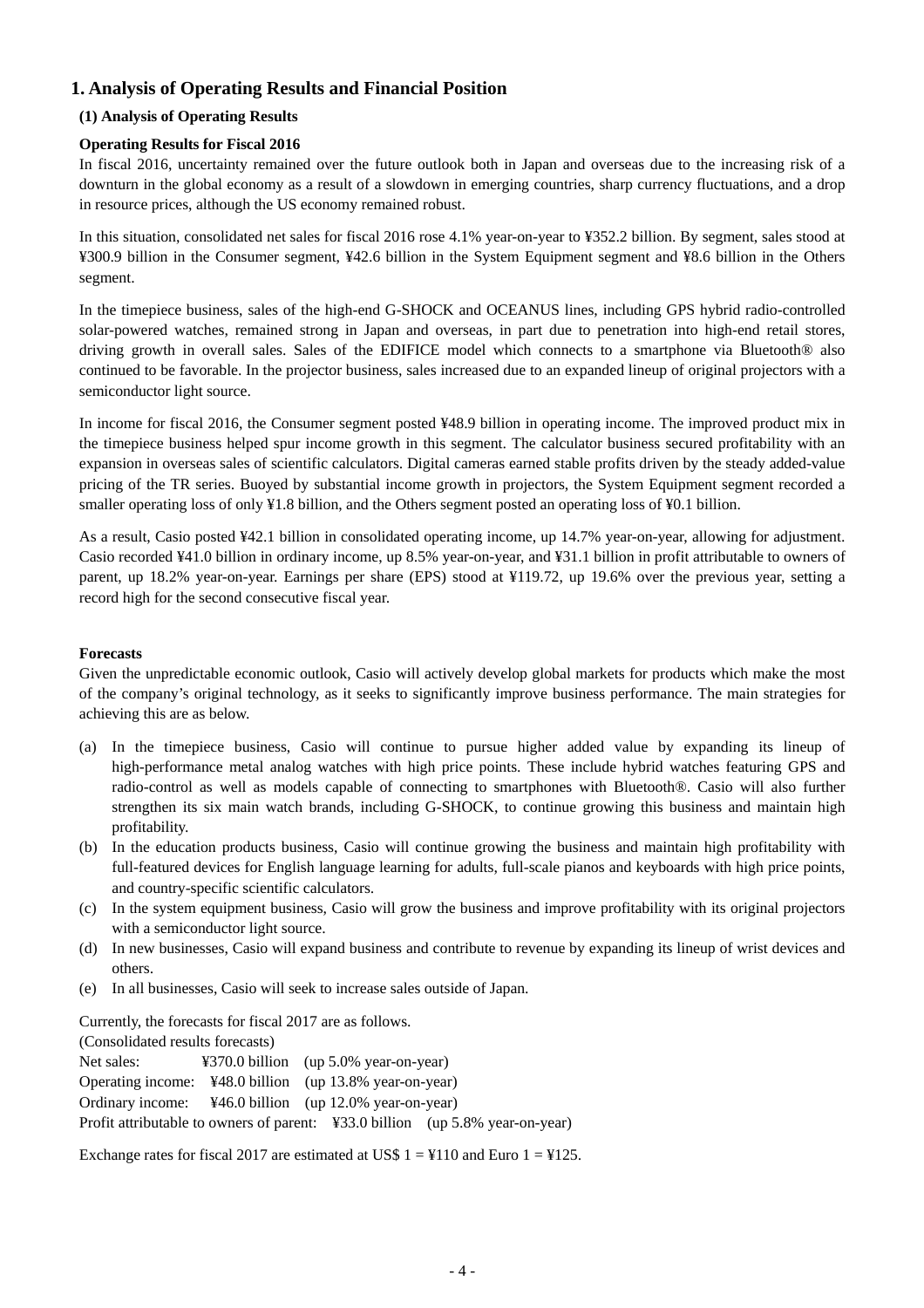#### **(2) Analysis of Financial Position**

Total assets on a consolidated basis at the end of fiscal 2016 stood at ¥368.4 billion, down ¥6.2 billion compared to the end of the previous fiscal year, owing to a decrease in investment securities. Net assets decreased ¥2.0 billion to ¥202.1 billion compared to the end of the previous fiscal year, mainly due to the acquisition of treasury shares. As a result, the equity ratio improved 0.4 points compared to the end of the previous fiscal year to 54.9%.

Net cash provided by operating activities was ¥32.7 billion, net cash provided by investing activities was ¥8.1 billion, and net cash used in financing activities was ¥21.6 billion. As a result, consolidated cash and cash equivalents at the end of fiscal 2016 stood at ¥128.0 billion, ensuring adequate liquid funds.

Casio will continue to pursue effective management of its business assets, aiming to build a stable and strong financial structure.

#### **(3) Basic Policy on Allocation of Profit and Dividends for Fiscal 2016 and 2017**

Casio has positioned the maintenance and expansion of returns for all of its shareholders as an important management issue. The company's dividend policy is based on maintaining stable dividends, and Casio decides the allocation of profit by taking into account all factors such as profit levels, financial position, the dividend payout ratio, and future business forecasts.

Based on the policy outlined above, Casio plans to increase the annual dividend by ¥5 from the ¥35 per share paid in the previous fiscal year to ¥40 per share. Casio plans to pay dividends of ¥40 per share for fiscal 2017.

#### **(4) Business Risks**

The main risks that may affect Casio's business performance, financial position and share price are described below. Casio endeavors to prevent the occurrence of these risks and to respond when they do occur. Information on risks is current as of the end of the fiscal year under review.

- (a) Personal consumption trends in each country of the world
- (b) Sharp price fluctuations in the short term
- (c) Inability to launch popular new products on a timely and regular basis
- (d) Strategy changes, product specification changes, and order cancellations by major customers, and schedule changes to and cancellations of major orders
- (e) Obsolescence of Casio's products due to rapid technological change and radical change of market needs, etc.
- (f) Overseas political and economic conditions and unexpected changes in regulations and applications of legislation
- (g) A view that Casio's potential products or technology infringes the intellectual property rights of another company
- (h) The loss of social trust and liability for damages due to data leaks
- (i) Foreign exchange risk and interest rate risk
- (j) The occurrence of a disaster related to the environment, such as fire or earthquake, or of an accident in operations
- (k) Social unrest due to factors such as war, terrorism or infectious disease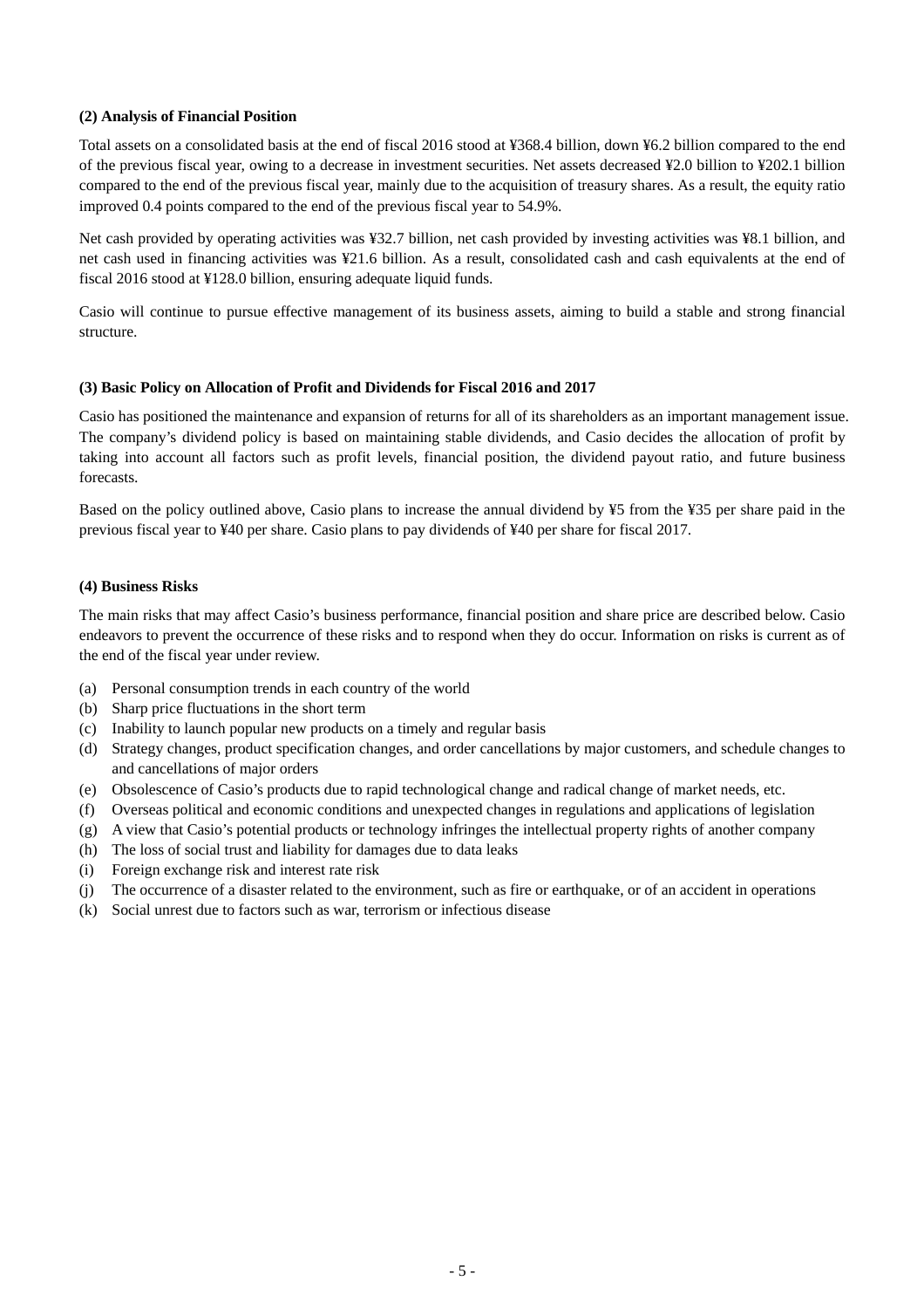## **2. The Casio Group**

The Casio Group consists of Casio Computer Co., Ltd., and its 42 consolidated subsidiaries and 2 entities accounted for using equity method, as of March 31, 2016. The business activities of these companies range from development and production to sales and service in the Consumer, System Equipment and Others segments.

The Casio Group's development efforts are primarily the responsibility of Casio Computer Co., Ltd., which conducts basic research and development, and also develops new products and new production technologies. Further development of production technologies is largely conducted by the companies involved in production.

In terms of production, Casio Computer Co., Ltd., supplies production subsidiaries with primary components. They carry out fabrication and processing of products using these main components and other components they procure, and then supply the respective products to Casio Computer Co., Ltd.

| Segment                 | Principal products                                                                                                                                         | Main production subsidiaries                                                                                                                                                                |
|-------------------------|------------------------------------------------------------------------------------------------------------------------------------------------------------|---------------------------------------------------------------------------------------------------------------------------------------------------------------------------------------------|
| Consumer                | Watches<br><b>Clocks</b><br>Electronic dictionaries<br>Electronic calculators<br>Label printers<br>Electronic musical instruments<br>Digital cameras, etc. | Yamagata Casio Co., Ltd.<br>Casio Computer (Hong Kong) Ltd.<br>Casio Electronics (Shenzhen) Co., Ltd.<br>Casio Electronic Technology (Zhongshan)<br>Co., Ltd.<br>Casio (Thailand) Co., Ltd. |
| <b>System Equipment</b> | Handheld terminals<br>Electronic cash registers<br>Office computers<br>Page printers<br>Data projectors, etc.                                              | Yamagata Casio Co., Ltd.<br>Casio Electronic Manufacturing Co., Ltd.                                                                                                                        |
| <b>Others</b>           | Molds, etc.                                                                                                                                                | Yamagata Casio Co., Ltd.                                                                                                                                                                    |

The main production subsidiaries by business segment are shown below.

In domestic sales, consumer products are mainly marketed through distributors. Moreover, Casio Computer Co., Ltd., sells system equipment directly to some customers, such as central and local government offices, although some sales of system equipment are conducted through sales affiliates in leading regions and distributors. Overseas, the company sells its products through direct or indirect export by Casio America, Inc. and other companies to North America, by Casio Electronics Co., Ltd., Casio Europe GmbH, Casio France S.A. and other companies to Europe, by Casio (China) Co., Ltd. and other companies to Asia, and through distributors to other regions.

Casio Techno Co., Ltd., mainly carries out maintenance and service for the Group's products.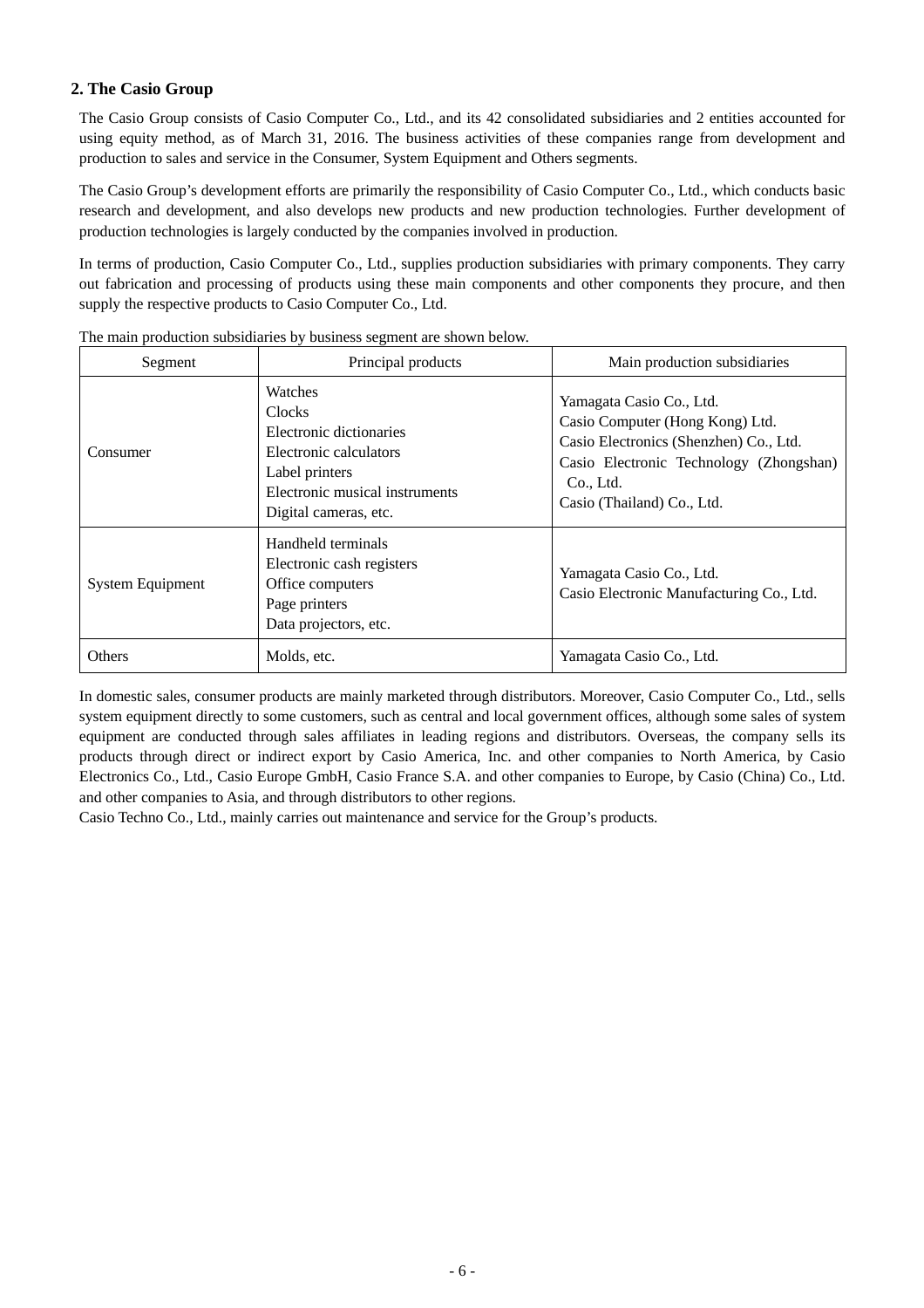### **3. Management Policy**

### **(1) Basic Management Policy of the Company**

Since Casio's foundation, its corporate creed has been "Creativity and Contribution." Casio's mission is to pursue growth as a company and increase corporate value by contributing to society. The company is accomplishing this by introducing innovative ideas going from 0 to 1, and outstanding solutions based on its proprietary advanced technologies.

Casio will continue to deliver the values of "function, quality, economy, speed, productivity, ethics, safety, and compatibility with the environment" in its products and services. In the months and years ahead, the company looks forward to providing all of its stakeholders with more "excitement" than they anticipate, and greater "inspiration" than ever before.

### **(2) Medium- and Long-Term Management Strategy and Issues to Be Addressed**

Casio is continuing to improve global cost competitiveness in every business to build a robust earnings base that will allow the company to secure high profits. By vigorously promoting the company's medium-term plan, Casio seeks to maximize corporate value.

Furthermore, along with strengthening its financial structure Casio also recognizes that even better performance in the area of corporate social responsibility (CSR) is an important issue. To achieve these aims, Casio is working as one to execute the following strategies.

### (a) Creating New Genres

Casio will develop new product genres that generate high profitability in each business. This will be accomplished by integrating Casio's unique technology with its product planning skills, which pinpoint the market's changing needs.

### (b) Creating New Strategic Businesses

In the past, Casio has drawn on unique ideas and advanced technology to bring the world a range of exciting new products. To achieve steady growth in the future, Casio is determined not only to succeed in existing businesses, but also to create value in new business fields—which leverage Casio technologies. In order to achieve this, Casio will focus its management resources on new business fields even more than in the past, with the aim of quickly establishing businesses that can realize a stable highly profitable structure.

#### (c) Strengthening the Financial Structure

Casio is moving ahead strongly with improvements in its equity ratio and debt/equity (D/E) ratio with the aim of strengthening its financial foundations for future growth. Casio is also working to make sustainable improvements in its return on equity (ROE) ratio by significantly increasing income and augmenting shareholder returns. In addition, Casio recognizes that securing financial liquidity is a key financial priority for the growth funds needed for future business expansion and future repayment of interest-bearing liabilities. Casio will continue to strive to generate free cash flow, aiming to build a strong and stable financial structure.

#### (d) CSR-focused Management

Casio strives to increase its corporate value by actively engaging in CSR-focused management to fulfill the social role of a responsible corporation, which is to contribute to the development of a sustainable society.

Based on the Charter of Creativity for Casio, which articulates the code of conduct for employees, Casio takes a global perspective as it seeks to ensure that its businesses help to resolve diverse social issues, including preserving the global environment and biodiversity, fostering the next generation and respecting human rights, and complying with laws and regulations and maintaining social order.

Through the execution of the four strategies described above, Casio seeks to deliver original products and services with high added value, increase corporate value, and contribute to the building of a society of abundant creativity.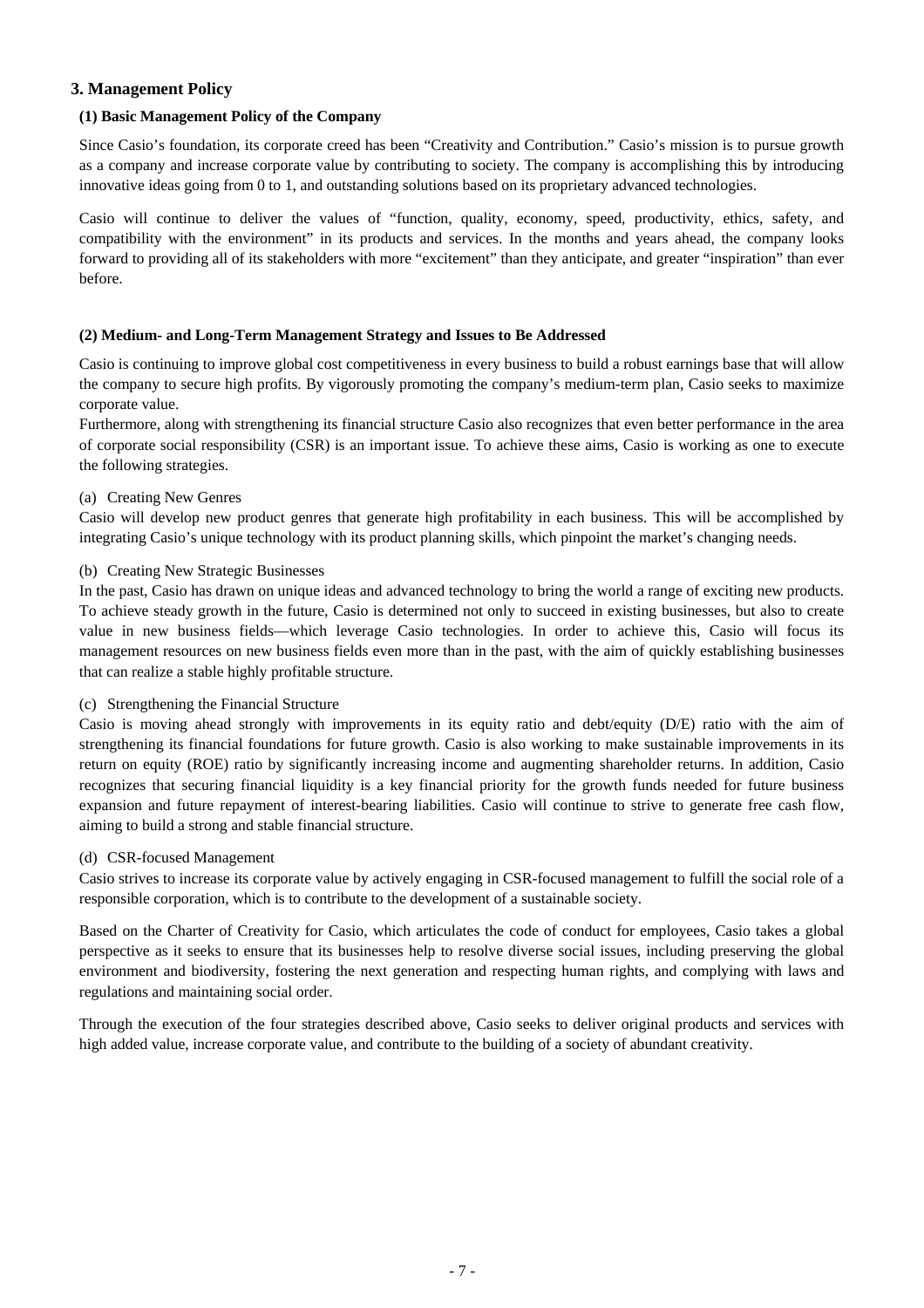## **4. Basic Concept on Selection of Accounting Standard**

Casio uses Japanese GAAP for the preparation of its consolidated financial statements in view of comparability for the period covered by the consolidated financial statements and inter-company comparability.

The Group's policy is to respond to the application of IFRS in an appropriate manner, taking into account a variety of circumstances inside and outside Japan.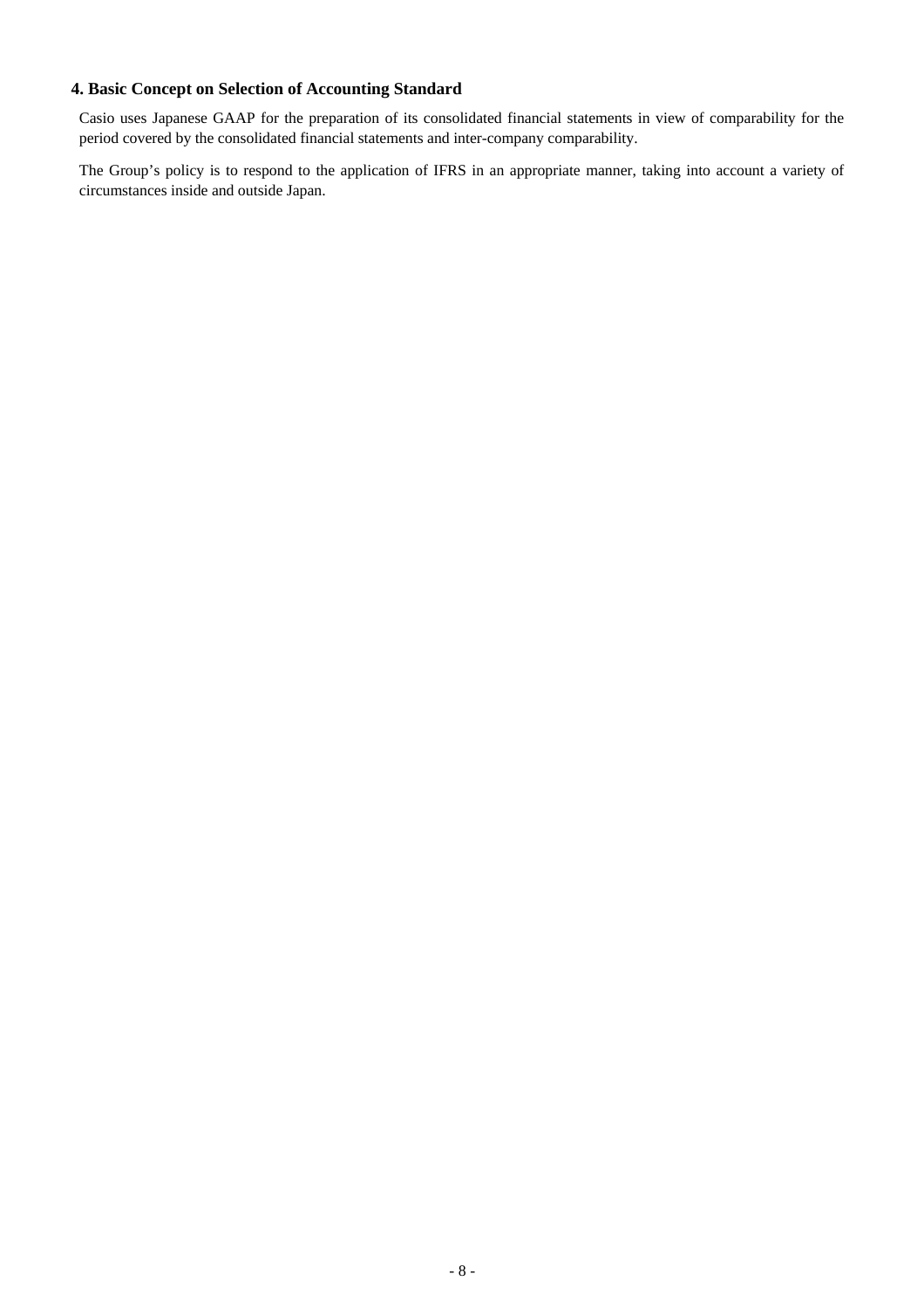## **5. Consolidated Financial Statements**

## **(1) Consolidated Balance Sheets**

|                                                   |                         | (Millions of yen)       |
|---------------------------------------------------|-------------------------|-------------------------|
|                                                   | As of<br>March 31, 2015 | As of<br>March 31, 2016 |
| <b>Assets</b>                                     |                         |                         |
| <b>Current assets</b>                             |                         |                         |
| Cash and deposits                                 | 82,806                  | 66,648                  |
| Notes and accounts receivable-trade               | 45,869                  | 47,843                  |
| Securities                                        | 32,144                  | 55,600                  |
| Finished goods                                    | 41,064                  | 43,082                  |
| Work in process                                   | 7,258                   | 6,943                   |
| Raw materials and supplies                        | 7,629                   | 7,751                   |
| Deferred tax assets                               | 7,621                   | 6,732                   |
| Short-term loans receivable with resale agreement | 11,760                  | 6,154                   |
| Other                                             | 8,983                   | 9,985                   |
| Allowance for doubtful accounts                   | (520)                   | (501)                   |
| <b>Total current assets</b>                       | 244,614                 | 250,237                 |
| <b>Non-current assets</b>                         |                         |                         |
| Property, plant and equipment                     |                         |                         |
| Buildings and structures                          | 62,637                  | 60,097                  |
| Accumulated depreciation                          | (44, 586)               | (43,213)                |
| Buildings and structures, net                     | 18,051                  | 16,884                  |
| Machinery, equipment and vehicles                 | 13,926                  | 14,057                  |
| Accumulated depreciation                          | (11,004)                | (11,042)                |
| Machinery, equipment and vehicles, net            | 2,922                   | 3,015                   |
| Tools, furniture and fixtures                     | 34,783                  | 35,484                  |
| Accumulated depreciation                          | (31, 183)               | (31, 857)               |
| Tools, furniture and fixtures, net                | 3,600                   | 3,627                   |
| Land                                              | 36,492                  | 36,091                  |
| Leased assets                                     | 2,902                   | 3,050                   |
| Accumulated depreciation                          | (1,938)                 | (2,041)                 |
| Leased assets, net                                | 964                     | 1,009                   |
| Construction in progress                          | 272                     | 256                     |
| Total property, plant and equipment               | 62,301                  | 60,882                  |
| Intangible assets                                 | 6,252                   | 6,309                   |
| Investments and other assets                      |                         |                         |
| Investment securities                             | 42,140                  | 34,407                  |
| Net defined benefit asset                         | 14,138                  | 9,113                   |
| Deferred tax assets                               | 2,254                   | 4,644                   |
| Other                                             | 3,031                   | 2,933                   |
| Allowance for doubtful accounts                   | (74)                    | (71)                    |
| Total investments and other assets                | 61,489                  | 51,026                  |
| <b>Total non-current assets</b>                   | 130,042                 | 118,217                 |
| <b>Total assets</b>                               | 374,656                 | 368,454                 |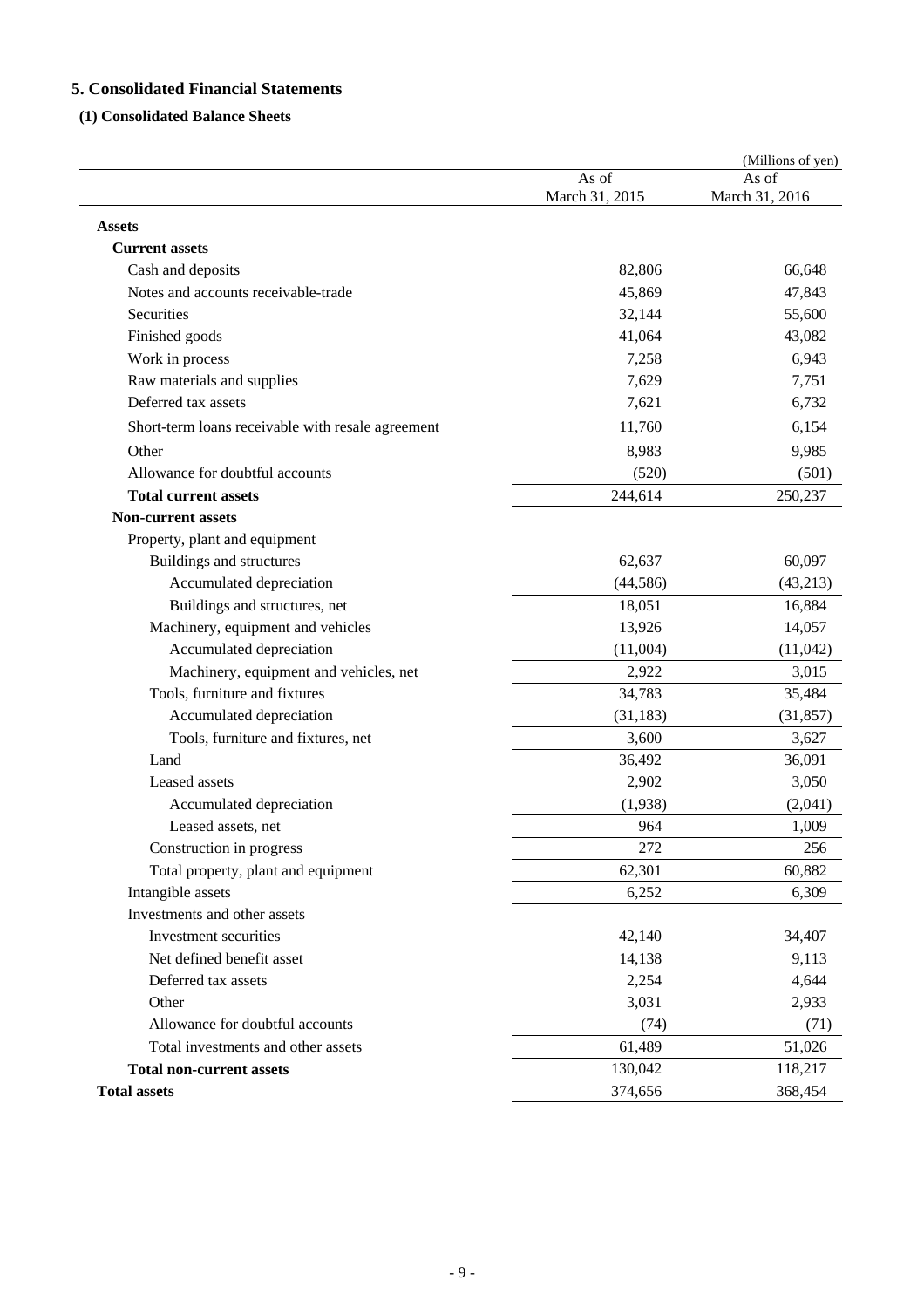|                                                       |                | (Millions of yen) |
|-------------------------------------------------------|----------------|-------------------|
|                                                       | As of          | As of             |
|                                                       | March 31, 2015 | March 31, 2016    |
| <b>Liabilities</b>                                    |                |                   |
| <b>Current liabilities</b>                            |                |                   |
| Notes and accounts payable-trade                      | 35,135         | 34,542            |
| Short-term loans payable                              | 250            | 260               |
| Accounts payable-other                                | 23,843         | 21,483            |
| Accrued expenses                                      | 13,500         | 13,045            |
| Income taxes payable                                  | 3,208          | 4,334             |
| Provision for product warranties                      | 778            | 779               |
| Other                                                 | 5,592          | 5,125             |
| <b>Total current liabilities</b>                      | 82,306         | 79,568            |
| <b>Non-current liabilities</b>                        |                |                   |
| Bonds with subscription rights to shares              | 10,043         | 10,033            |
| Long-term loans payable                               | 67,000         | 67,000            |
| Deferred tax liabilities                              | 1,543          | 1,441             |
| Net defined benefit liability                         | 1,219          | 1,338             |
| Other                                                 | 8,387          | 6,963             |
| <b>Total non-current liabilities</b>                  | 88,192         | 86,775            |
| <b>Total liabilities</b>                              | 170,498        | 166,343           |
| Net assets                                            |                |                   |
| <b>Shareholders' equity</b>                           |                |                   |
| Capital stock                                         | 48,592         | 48,592            |
| Capital surplus                                       | 65,058         | 65,058            |
| Retained earnings                                     | 79,301         | 100,041           |
| Treasury shares                                       | (9,995)        | (20,291)          |
| <b>Total shareholders' equity</b>                     | 182,956        | 193,400           |
| Accumulated other comprehensive income                |                |                   |
| Valuation difference on available-for-sale securities | 11,392         | 7,781             |
| Foreign currency translation adjustment               | 2,622          | (1, 844)          |
| Remeasurements of defined benefit plans               | 7,188          | 2,774             |
| Total accumulated other comprehensive income          | 21,202         | 8,711             |
| <b>Total net assets</b>                               | 204,158        | 202,111           |
| Total liabilities and net assets                      | 374,656        | 368,454           |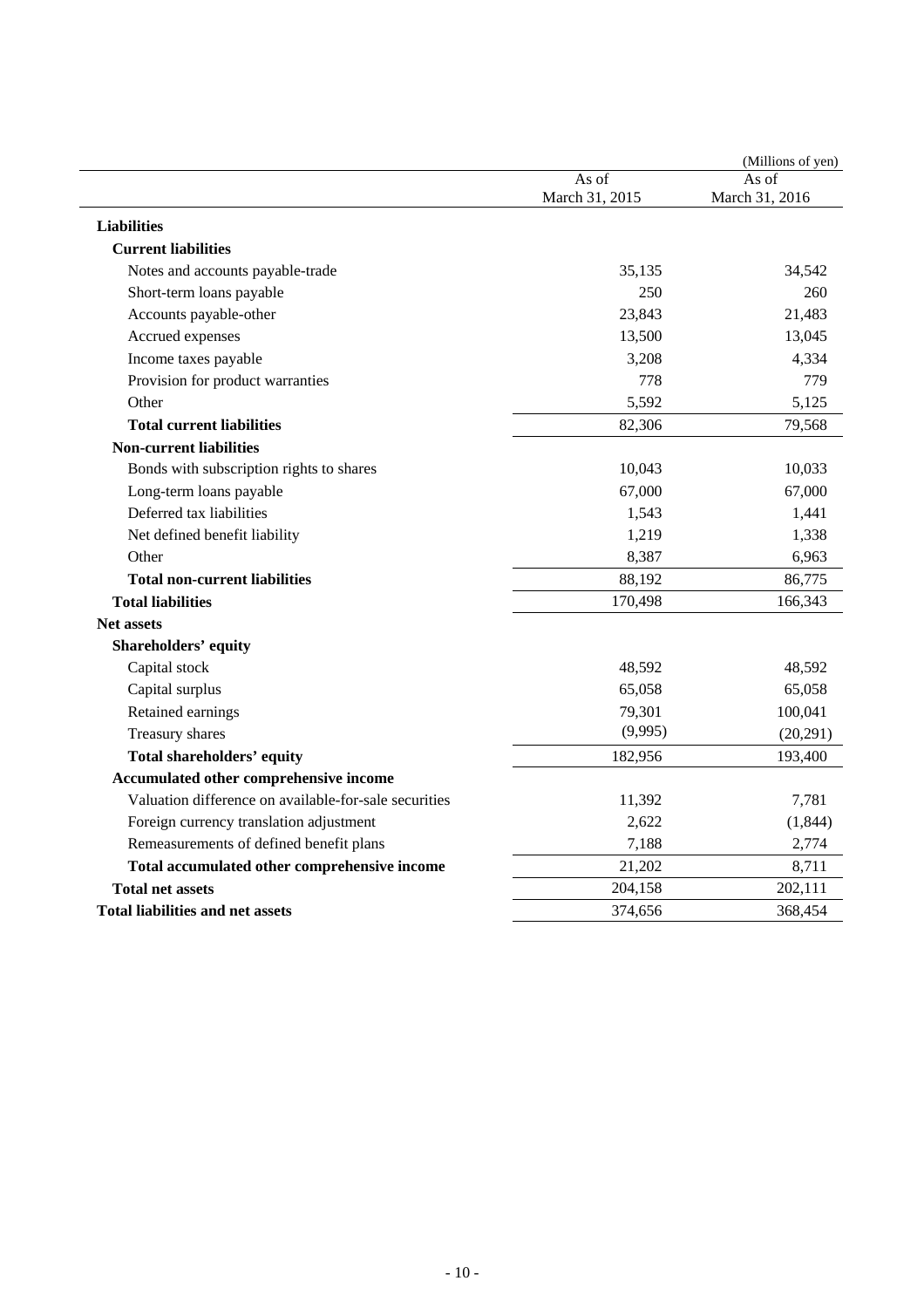# **(2) Consolidated Statements of Income and Consolidated Statements of Comprehensive Income**

**Consolidated Statements of Income** 

|                                                  |                              | (Millions of yen)            |
|--------------------------------------------------|------------------------------|------------------------------|
|                                                  | Year ended<br>March 31, 2015 | Year ended<br>March 31, 2016 |
| <b>Net sales</b>                                 | 338,389                      | 352,258                      |
| Cost of sales                                    | 190,706                      | 199,251                      |
| Gross profit                                     | 147,683                      | 153,007                      |
| Selling, general and administrative expenses     | 110,920                      | 110,838                      |
| <b>Operating income</b>                          | 36,763                       | 42,169                       |
| Non-operating income                             |                              |                              |
| Interest income                                  | 609                          | 533                          |
| Dividend income                                  | 492                          | 612                          |
| Foreign exchange gains                           | 1,337                        |                              |
| Other                                            | 361                          | 308                          |
| Total non-operating income                       | 2,799                        | 1,453                        |
| Non-operating expenses                           |                              |                              |
| Interest expenses                                | 888                          | 442                          |
| Foreign exchange losses                          |                              | 1,681                        |
| Loss on valuation of interest swaps              | 282                          |                              |
| Other                                            | 535                          | 430                          |
| Total non-operating expenses                     | 1,705                        | 2,553                        |
| <b>Ordinary income</b>                           | 37,857                       | 41,069                       |
| Extraordinary income                             |                              |                              |
| Gain on sales of investment securities           | 120                          | 1,313                        |
| Other                                            | 5                            | 22                           |
| Total extraordinary income                       | 125                          | 1,335                        |
| <b>Extraordinary losses</b>                      |                              |                              |
| Loss on retirement of non-current assets         | 1,411                        | 488                          |
| <b>Impairment</b> loss                           | 2,322                        | 1,047                        |
| Loss on sales of investment securities           |                              | 205                          |
| Other                                            | 29                           |                              |
| Total extraordinary losses                       | 3,762                        | 1,740                        |
| Profit before income taxes                       | 34,220                       | 40,664                       |
| Income taxes-current                             | 5,347                        | 6,940                        |
| Income taxes-deferred                            | 2,446                        | 2,530                        |
| Total income taxes                               | 7,793                        | 9,470                        |
| <b>Profit</b>                                    | 26,427                       | 31,194                       |
| Profit attributable to non-controlling interests | 27                           |                              |
| Profit attributable to owners of parent          | 26,400                       | 31,194                       |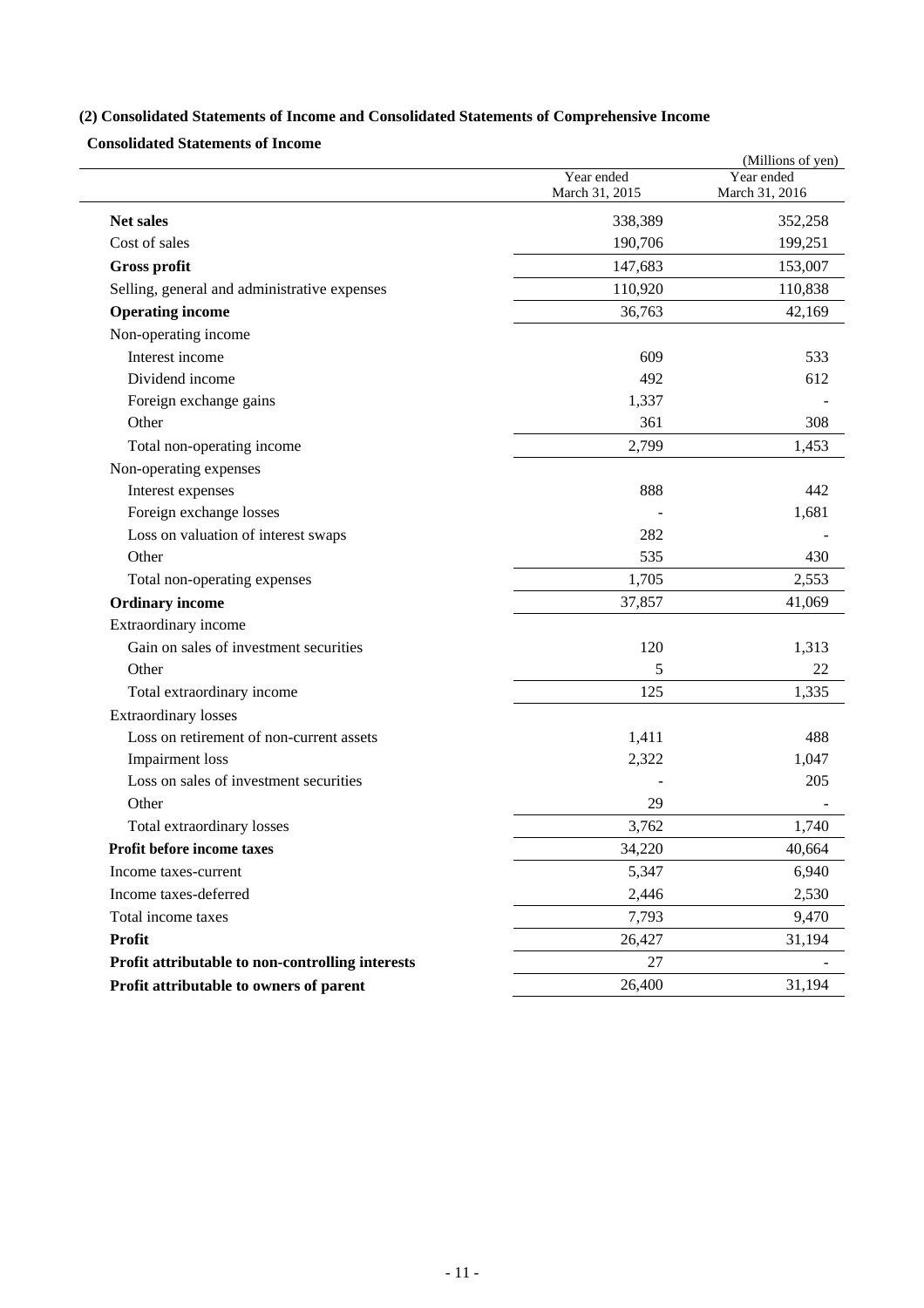## **Consolidated Statements of Comprehensive Income**

|                                                                                      |                              | (Millions of yen)            |
|--------------------------------------------------------------------------------------|------------------------------|------------------------------|
|                                                                                      | Year ended<br>March 31, 2015 | Year ended<br>March 31, 2016 |
| <b>Profit</b>                                                                        | 26,427                       | 31,194                       |
| Other comprehensive income                                                           |                              |                              |
| Valuation difference on available-for-sale securities                                | 5,057                        | (3,611)                      |
| Deferred gains or losses on hedges                                                   | 49                           |                              |
| Foreign currency translation adjustment                                              | 5,199                        | (4, 466)                     |
| Remeasurements of defined benefit plans                                              | 1,896                        | (4, 414)                     |
| Share of other comprehensive income of entities<br>accounted for using equity method | (0)                          | $\Omega$                     |
| Total other comprehensive income                                                     | 12,201                       | (12, 491)                    |
| <b>Comprehensive income</b>                                                          | 38,628                       | 18,703                       |
| Comprehensive income attributable to                                                 |                              |                              |
| Comprehensive income attributable to owners of parent                                | 38,601                       | 18,703                       |
| Comprehensive income attributable to non-controlling<br>interests                    | 27                           |                              |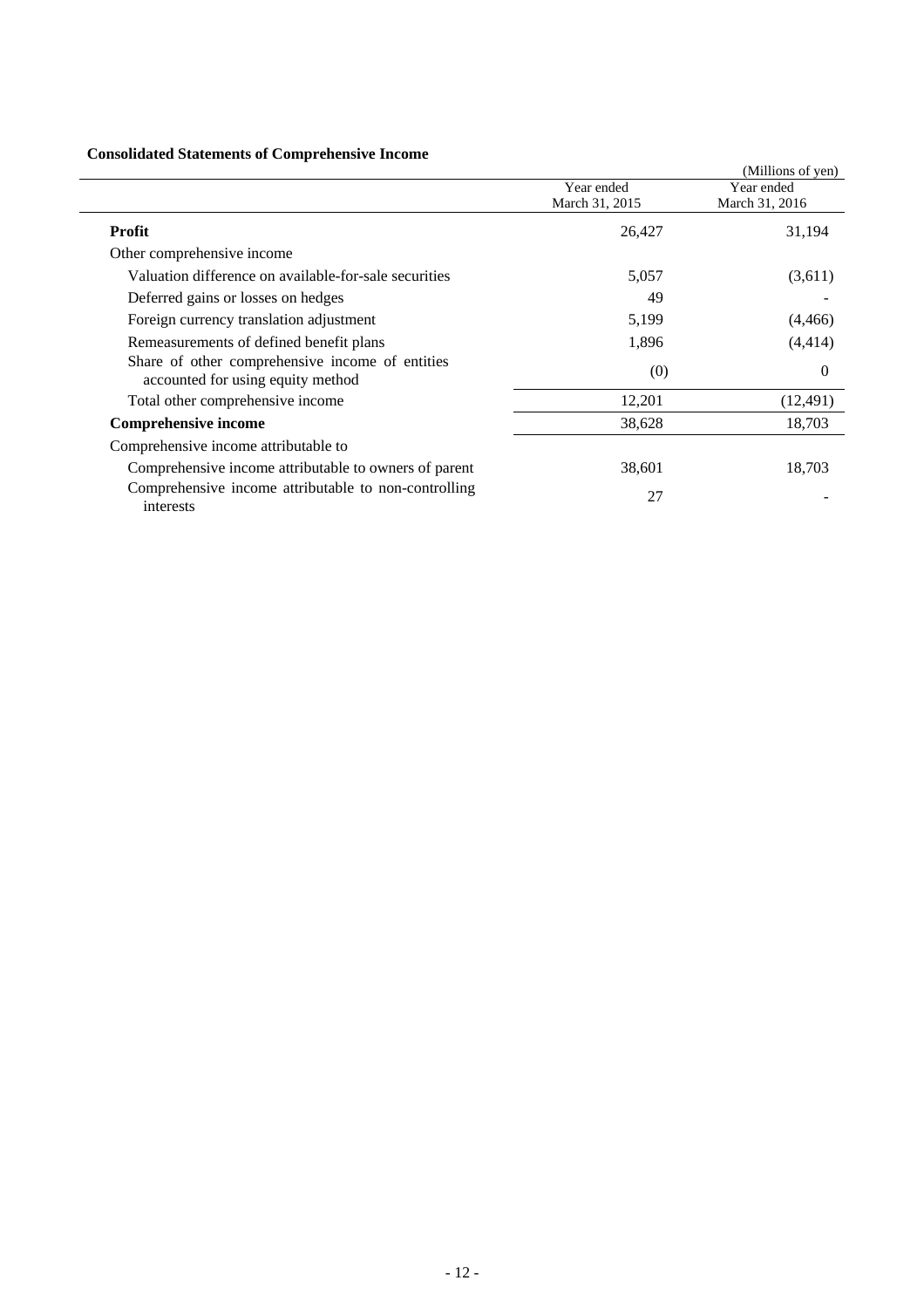# **(3) Consolidated Statements of Changes in Net Assets**

Year ended March 31, 2015 (Millions of yen)

| <b>Teal church March 91, 2019</b><br>(TATHIOIIS OF YEIL)   |                      |                    |                      |                    |                                  |  |  |
|------------------------------------------------------------|----------------------|--------------------|----------------------|--------------------|----------------------------------|--|--|
|                                                            | Shareholders' equity |                    |                      |                    |                                  |  |  |
|                                                            | Capital<br>stock     | Capital<br>surplus | Retained<br>earnings | Treasury<br>shares | Total<br>shareholders'<br>equity |  |  |
| Balance at beginning<br>of current period                  | 48,592               | 65,703             | 70,447               | (8,603)            | 176,139                          |  |  |
| Changes of items<br>during period                          |                      |                    |                      |                    |                                  |  |  |
| Dividends of surplus                                       |                      |                    | (7,298)              |                    | (7,298)                          |  |  |
| Profit attributable<br>to owners of parent                 |                      |                    | 26,400               |                    | 26,400                           |  |  |
| Purchase of<br>treasury shares                             |                      |                    |                      | (12,515)           | (12,515)                         |  |  |
| Disposal of<br>treasury shares                             |                      | 77                 |                      | 153                | 230                              |  |  |
| Retirement of<br>treasury shares                           |                      | (722)              | (10,248)             | 10,970             |                                  |  |  |
| Net changes of<br>items other than<br>shareholders' equity |                      |                    |                      |                    |                                  |  |  |
| Total changes of<br>items during period                    |                      | (645)              | 8,854                | (1,392)            | 6,817                            |  |  |
| Balance at end of<br>current period                        | 48,592               | 65,058             | 79,301               | (9,995)            | 182,956                          |  |  |

|                                                            | Accumulated other comprehensive income                          |                                          |                                                  |                                                    |                                                       |                                  |                     |
|------------------------------------------------------------|-----------------------------------------------------------------|------------------------------------------|--------------------------------------------------|----------------------------------------------------|-------------------------------------------------------|----------------------------------|---------------------|
|                                                            | Valuation<br>difference on<br>available-for-<br>sale securities | Deferred gains<br>or losses on<br>hedges | Foreign<br>currency<br>translation<br>adjustment | Remeasure-<br>ments<br>of defined<br>benefit plans | Total accumulated<br>other<br>comprehensive<br>income | Non-<br>controlling<br>interests | Total<br>net assets |
| Balance at beginning<br>of current period                  | 6,335                                                           | (49)                                     | (2,577)                                          | 5,292                                              | 9.001                                                 | 116                              | 185,256             |
| Changes of items<br>during period                          |                                                                 |                                          |                                                  |                                                    |                                                       |                                  |                     |
| Dividends of surplus                                       |                                                                 |                                          |                                                  |                                                    |                                                       |                                  | (7,298)             |
| Profit attributable<br>to owners of parent                 |                                                                 |                                          |                                                  |                                                    |                                                       |                                  | 26,400              |
| Purchase of<br>treasury shares                             |                                                                 |                                          |                                                  |                                                    |                                                       |                                  | (12, 515)           |
| Disposal of<br>treasury shares                             |                                                                 |                                          |                                                  |                                                    |                                                       |                                  | 230                 |
| Retirement of<br>treasury shares                           |                                                                 |                                          |                                                  |                                                    |                                                       |                                  |                     |
| Net changes of<br>items other than<br>shareholders' equity | 5,057                                                           | 49                                       | 5,199                                            | 1,896                                              | 12,201                                                | (116)                            | 12,085              |
| Total changes of<br>items during period                    | 5,057                                                           | 49                                       | 5,199                                            | 1,896                                              | 12,201                                                | (116)                            | 18,902              |
| Balance at end of<br>current period                        | 11,392                                                          |                                          | 2,622                                            | 7,188                                              | 21,202                                                |                                  | 204,158             |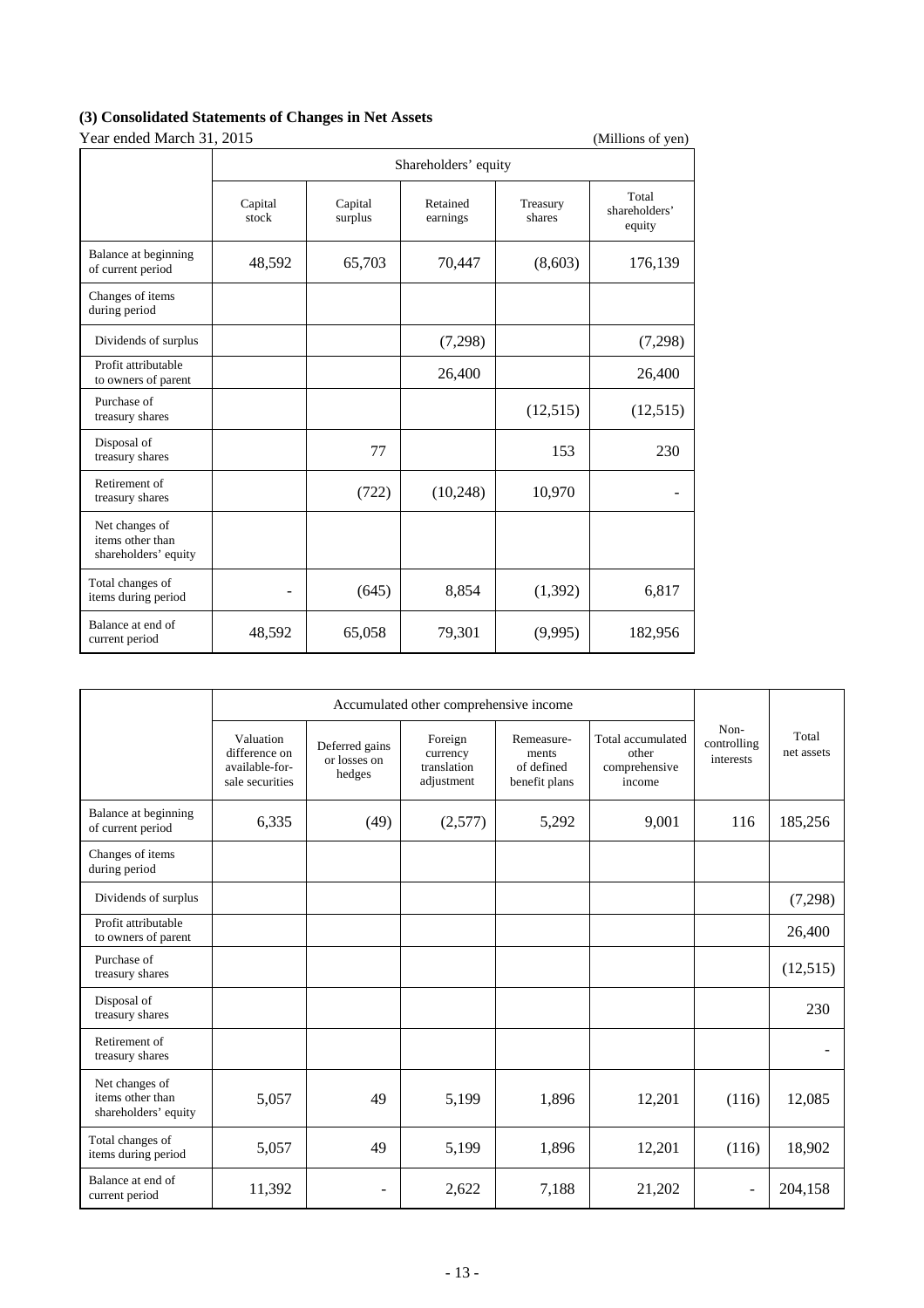| Year ended March 31, 2016<br>(Millions of yen)             |                      |                                                                  |           |                                  |           |  |
|------------------------------------------------------------|----------------------|------------------------------------------------------------------|-----------|----------------------------------|-----------|--|
|                                                            | Shareholders' equity |                                                                  |           |                                  |           |  |
|                                                            | Capital<br>stock     | Retained<br>Capital<br>Treasury<br>surplus<br>earnings<br>shares |           | Total<br>shareholders'<br>equity |           |  |
| Balance at beginning<br>of current period                  | 48,592               | 65,058                                                           | 79,301    | (9,995)                          | 182,956   |  |
| Changes of items<br>during period                          |                      |                                                                  |           |                                  |           |  |
| Dividends of surplus                                       |                      |                                                                  | (10, 454) |                                  | (10, 454) |  |
| Profit attributable<br>to owners of parent                 |                      |                                                                  | 31,194    |                                  | 31,194    |  |
| Purchase of<br>treasury shares                             |                      |                                                                  |           | (10,297)                         | (10,297)  |  |
| Disposal of<br>treasury shares                             |                      | $\theta$                                                         |           | 1                                | 1         |  |
| Retirement of<br>treasury shares                           |                      |                                                                  |           |                                  |           |  |
| Net changes of<br>items other than<br>shareholders' equity |                      |                                                                  |           |                                  |           |  |
| Total changes of<br>items during period                    |                      | $\theta$                                                         | 20,740    | (10,296)                         | 10,444    |  |
| Balance at end of<br>current period                        | 48,592               | 65,058                                                           | 100,041   | (20, 291)                        | 193,400   |  |

|                                                            | Accumulated other comprehensive income                          |                                          |                                                  |                                                    |                                                       |                                  |                     |
|------------------------------------------------------------|-----------------------------------------------------------------|------------------------------------------|--------------------------------------------------|----------------------------------------------------|-------------------------------------------------------|----------------------------------|---------------------|
|                                                            | Valuation<br>difference on<br>available-for-<br>sale securities | Deferred gains<br>or losses on<br>hedges | Foreign<br>currency<br>translation<br>adjustment | Remeasure-<br>ments<br>of defined<br>benefit plans | Total accumulated<br>other<br>comprehensive<br>income | Non-<br>controlling<br>interests | Total<br>net assets |
| Balance at beginning<br>of current period                  | 11,392                                                          | $\overline{\phantom{a}}$                 | 2,622                                            | 7,188                                              | 21,202                                                | $\blacksquare$                   | 204,158             |
| Changes of items<br>during period                          |                                                                 |                                          |                                                  |                                                    |                                                       |                                  |                     |
| Dividends of surplus                                       |                                                                 |                                          |                                                  |                                                    |                                                       |                                  | (10, 454)           |
| Profit attributable<br>to owners of parent                 |                                                                 |                                          |                                                  |                                                    |                                                       |                                  | 31,194              |
| Purchase of<br>treasury shares                             |                                                                 |                                          |                                                  |                                                    |                                                       |                                  | (10, 297)           |
| Disposal of<br>treasury shares                             |                                                                 |                                          |                                                  |                                                    |                                                       |                                  | 1                   |
| Retirement of<br>treasury shares                           |                                                                 |                                          |                                                  |                                                    |                                                       |                                  |                     |
| Net changes of<br>items other than<br>shareholders' equity | (3,611)                                                         | $\overline{\phantom{a}}$                 | (4, 466)                                         | (4, 414)                                           | (12, 491)                                             | $\overline{a}$                   | (12, 491)           |
| Total changes of<br>items during period                    | (3,611)                                                         | ۰                                        | (4, 466)                                         | (4, 414)                                           | (12, 491)                                             | $\qquad \qquad -$                | (2,047)             |
| Balance at end of<br>current period                        | 7,781                                                           |                                          | (1,844)                                          | 2,774                                              | 8,711                                                 |                                  | 202,111             |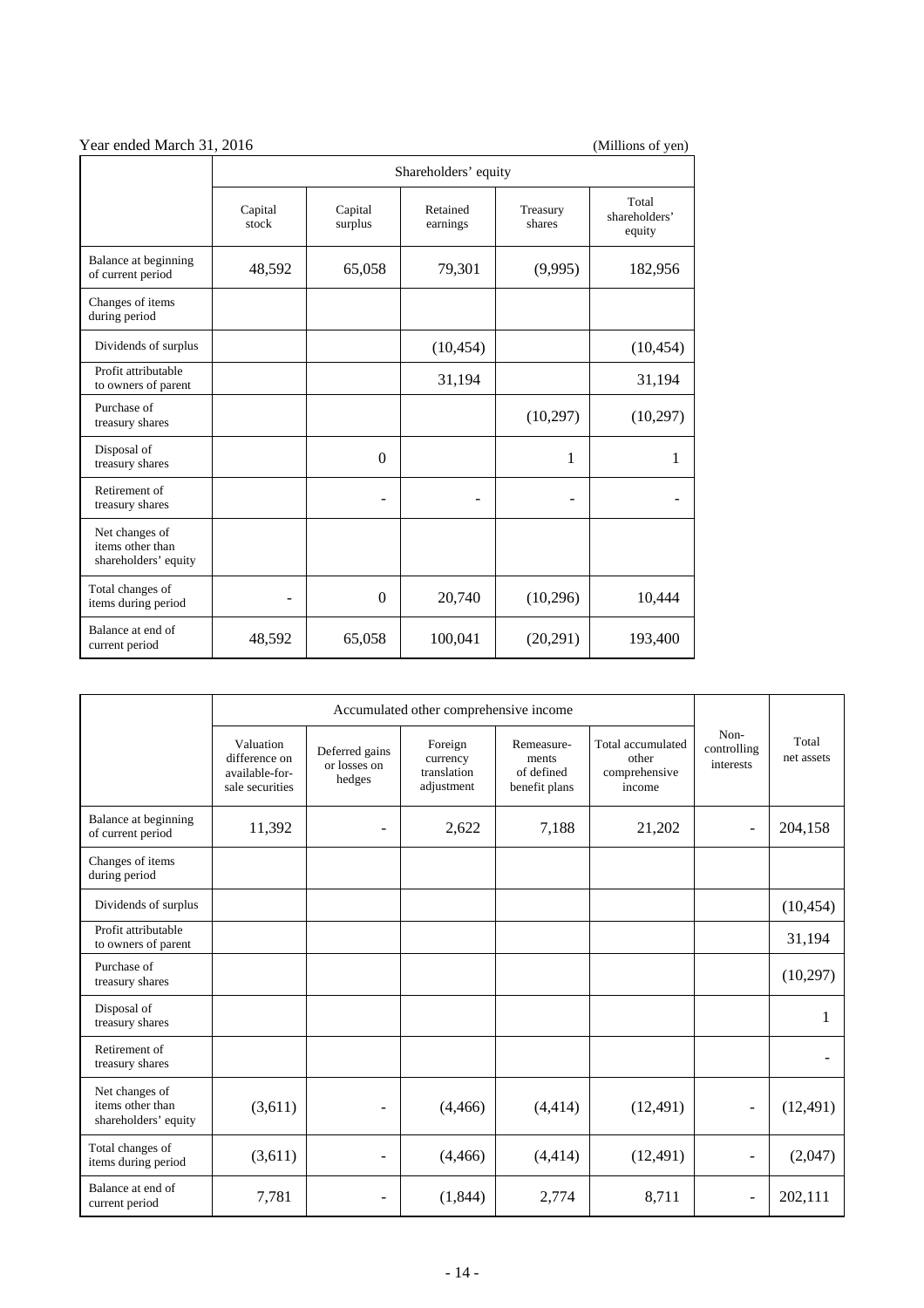## **(4) Consolidated Statements of Cash Flows**

|                                                                      |                              | (Millions of yen)            |
|----------------------------------------------------------------------|------------------------------|------------------------------|
|                                                                      | Year ended<br>March 31, 2015 | Year ended<br>March 31, 2016 |
|                                                                      |                              |                              |
| <b>Cash flows from operating activities</b>                          |                              |                              |
| Profit before income taxes                                           | 34,220                       | 40.664                       |
| Depreciation                                                         | 8,827                        | 9,708                        |
| <b>Impairment</b> loss                                               | 2,322                        | 1,047                        |
| Loss (gain) on sales and retirement of non-current assets            | 1,406                        | 466                          |
| Loss (gain) on sales of investment securities                        | (120)                        | (1,108)                      |
| Increase (decrease) in net defined benefit liability                 | 233                          | 196                          |
| Interest and dividend income                                         | (1,101)                      | (1,145)                      |
| Interest expenses                                                    | 888                          | 442                          |
| Foreign exchange losses (gains)                                      | (1,373)                      | (1,450)                      |
| Share of (profit) loss of entities accounted for using equity method | (68)                         | (53)                         |
| Decrease (increase) in notes and accounts receivable-trade           | 5,692                        | (2,690)                      |
| Decrease (increase) in inventories                                   | (5,691)                      | (3,750)                      |
| Increase (decrease) in notes and accounts payable-trade              | (5,598)                      | (61)                         |
| Decrease/increase in consumption taxes receivable/payable            | 77                           | (1,081)                      |
| Other, net                                                           | (3,841)                      | (3,816)                      |
| Subtotal                                                             | 35,873                       | 37,369                       |
| Interest and dividend income received                                | 1,274                        | 1,164                        |
| Interest expenses paid                                               | (990)                        | (445)                        |
| Income taxes paid                                                    | (5,402)                      | (5,378)                      |
| Net cash provided by (used in) operating activities                  | 30,755                       | 32,710                       |
| <b>Cash flows from investing activities</b>                          |                              |                              |
| Payments into time deposits                                          | (523)                        | (433)                        |
| Proceeds from withdrawal of time deposits                            | 15,148                       | 983                          |
| Purchase of property, plant and equipment                            | (4,828)                      | (6, 430)                     |
| Proceeds from sales of property, plant and equipment                 | 73                           | 81                           |
| Purchase of intangible assets                                        | (3,583)                      | (3,916)                      |
| Purchase of investment securities                                    | (22,023)                     | (87)                         |
| Proceeds from sales and redemption of investment securities          | 5,360                        | 18,014                       |
| Purchase of shares of subsidiaries and associates                    | (200)                        |                              |
| Other, net                                                           | (92)                         | (53)                         |
| Net cash provided by (used in) investing activities                  | (10,668)                     | 8,159                        |
| <b>Cash flows from financing activities</b>                          |                              |                              |
| Net increase (decrease) in short-term loans payable                  | (5,310)                      | 9                            |
| Proceeds from long-term loans payable                                | 37,000                       | 23,000                       |
| Repayments of long-term loans payable                                | (28,951)                     | (23,000)                     |
| Proceeds from issuance of bonds                                      | 10,012                       |                              |
| Redemption of bonds                                                  | (22, 648)                    |                              |
| Purchase of treasury shares                                          | (12,516)                     | (10,297)                     |
| Proceeds from sales of treasury shares                               | 0                            | 1                            |
| Repayments of finance lease obligations                              | (918)                        | (932)                        |
| Cash dividends paid                                                  | (7,298)                      | (10, 454)                    |
| Net cash provided by (used in) financing activities                  | (30,629)                     | (21, 673)                    |
| Effect of exchange rate change on cash and cash equivalents          | 7,150                        | (1, 876)                     |
| Net increase (decrease) in cash and cash equivalents                 | (3,392)                      | 17,320                       |
| Cash and cash equivalents at beginning of period                     | 114,129                      | 110,737                      |
| Cash and cash equivalents at end of period                           | 110,737                      | 128,057                      |
|                                                                      |                              |                              |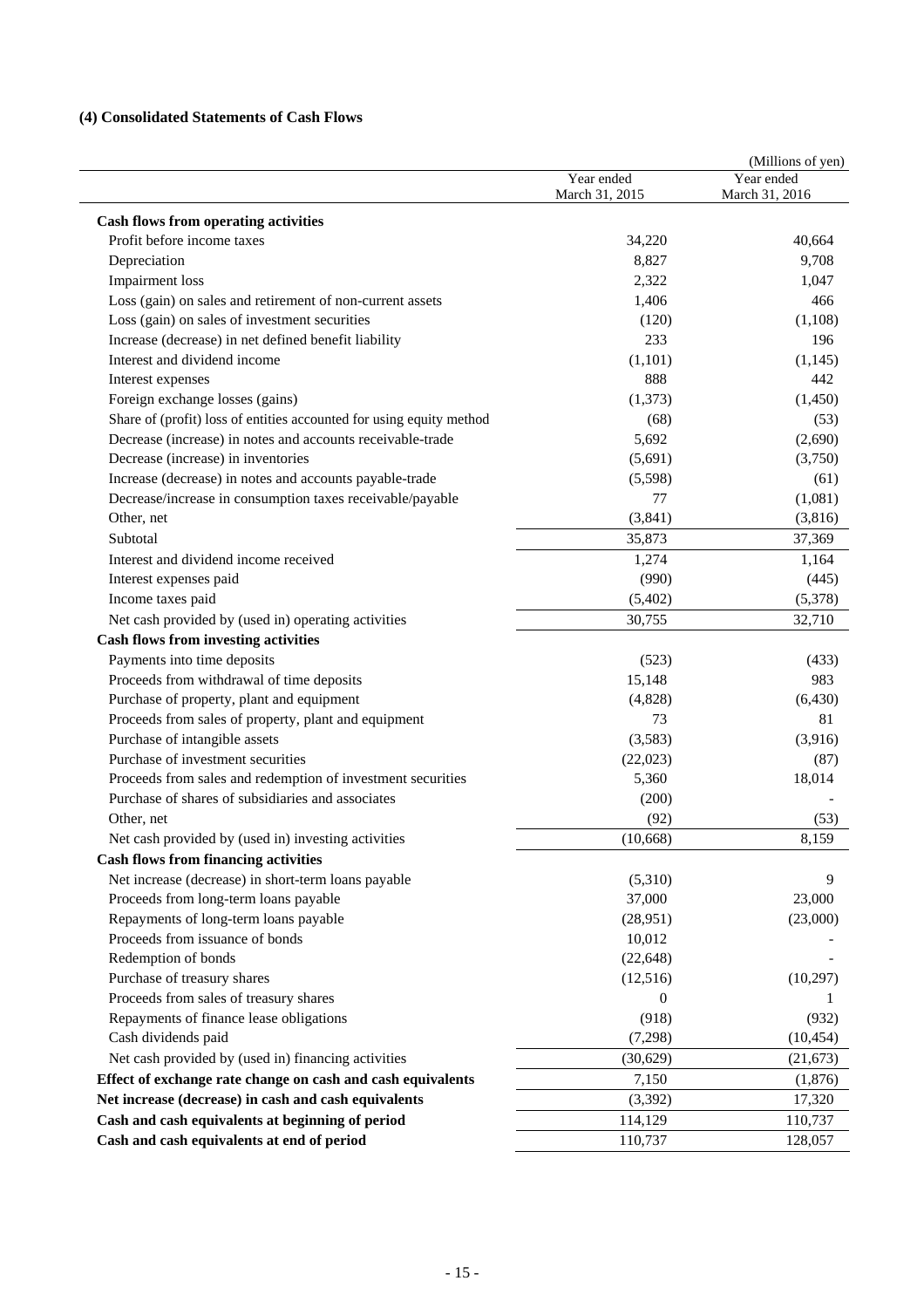#### **(5) Notes to Consolidated Financial Statements**

#### **Notes on Premise of Going Concern**

Not applicable.

#### **Segment Information**

#### 1. Overview of Reportable Segments

The company's reportable segments consist of the company's constituent units for which separate financial information is available and which are subject to periodic examination in order for the board of directors to determine the allocation of management resources and evaluate financial results.

The company has designated three areas of segment reporting, which are the "Consumer," "System Equipment," and "Others" segments, based on the type of products and services, and the market and consumer categories. The categories of the main products and services belonging to each reportable segment are as follows.

Consumer ·············Watches, Clocks, Electronic dictionaries, Electronic calculators, Label printers, Electronic musical instruments, Digital cameras, etc.

System Equipment ···Handheld terminals, Electronic cash registers, Office computers, Page printers, Data projectors, etc.

Others······················· Molds, etc.

#### 2. Information on Net Sales, Income or Loss, Assets and Others for Each Reportable Segment Year ended March 31, 2015 (Millions of yen)

Reportable segments  $\sim$  Consumer System System Department Others Total Adjustments (Note 1) Amounts on consolidated financial statements (Note 2) Net sales (1) External customers  $\begin{array}{|c|c|c|c|c|c|c|c|c|} \hline \end{array}$  287,113  $\begin{array}{|c|c|c|c|c|c|c|c|} \hline \end{array}$  40,848  $\begin{array}{|c|c|c|c|c|c|} \hline \end{array}$  338,389  $\begin{array}{|c|c|c|c|c|c|c|c|} \hline \end{array}$  338,389  $\begin{array}{|c|c|c|c|c|c|c|c|c|} \hline \end{array$ (2) Intersegment 4  $\vert$  36 8,181 8,221 (8,221) Total 287,117 40,884 18,609 346,610 (8,221) 338,389 Segment income (loss)  $\begin{vmatrix} 47,130 & (5,692) & (219) & 41,219 \end{vmatrix}$  (4,456) 36,763 Segment assets 199,604 47,342 23,677 270,623 104,033 374,656 **Others** Depreciation 177 | 5,688 | 2,445 | 517 | 8,650 | 177 | 8,827 Amortization of goodwill  $\begin{vmatrix} 1 & 12 & -1 \\ 1 & 12 & -1 \end{vmatrix}$  - 12 - 12 Investment to entities accounted for using equity method  $2,460$   $2,460$ Increase in property, plant and equipment and intangible assets 6,093 3,047 268 9,408 259 9,667

Notes: 1. Adjustments are as shown below:

- (1) The 4,456 million yen downward adjustment to segment income (loss) includes corporate expenses of 4,456 million yen that are not allocated to any reportable segments. Corporate expenses principally consist of administrative expenses of the parent company and R&D expenses for fundamental research, which are not attributable to any reportable segments.
- (2) The 104,033 million yen adjustment to segment assets includes corporate assets of 104,489 million yen that are not allocated to any reportable segments.
- (3) The 177 million yen adjustment to depreciation consists of depreciation for assets related to administrative divisions that are not attributable to any reportable segments.
- (4) The 259 million yen adjustment to the increase in property, plant and equipment and intangible assets consists of capital expenditures in administrative divisions that are not attributable to any reportable segments.
- 2. Segment income (loss) is reconciled with operating income in the consolidated financial statements.